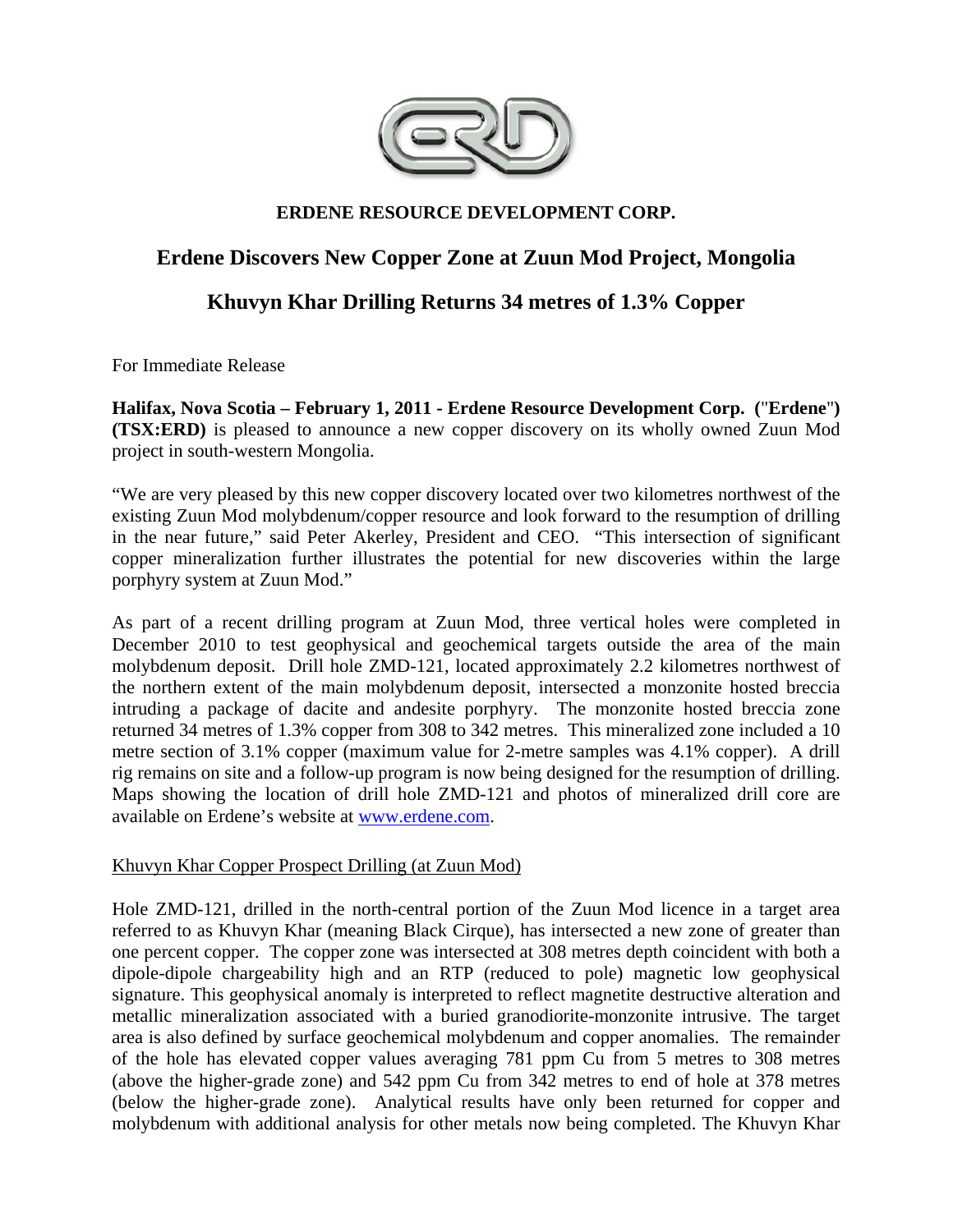prospect remains untested below 378 metres depth (ZMD-121) and is open to the north and west. To the east, two holes have been previously drilled, ZMD-08 (450 metres to the east-northeast) which returned 0.10% Cu over 26 metres and KKMD-13 (800 metres to the southeast) which returned 152 metres of 0.16% Cu including 32 metres of 0.22% Cu.

Erdene controls the Zuun Mod deposit through a single exploration license totaling 30,650 hectares, located in Bayankhongor Province in Mongolia, approximately 950 kilometers southwest of Ulaanbaatar and 215 kilometers from railhead on the Mongolia-China border at Ceke. The railhead is located 20 kilometers south of the Nariin Sukhait and Ovoot Tolgoi coal mines in Southern Mongolia.

#### **Qualified Person**

J.C. (Chris) Cowan, P.Eng. (Ontario) is a Qualified Person as that term is defined in National Instrument 43-101 and has reviewed and approved the technical information contained in this news release. All samples have been assayed at SGS Laboratory in Ulaanbaatar, Mongolia. In addition to internal checks by SGS Laboratory, the company incorporates a QA/QC sample protocol utilizing prepared standards, blanks and duplicates.

#### **About Erdene**

Erdene Resource Development Corp. is a diversified resource company with multiple projects at various stages of development from exploration to production; all projects are focused on highgrowth commodities. Erdene has a current working capital position of approximately \$7.6 million, including that of its controlled subsidiary Advanced Primary Minerals Corp., with 90,018,377 common shares issued and outstanding and a fully diluted position of 93,731,377 common shares.

#### Forward-Looking Statements

Certain information regarding Erdene contained herein may constitute forward-looking statements within the meaning of applicable securities laws. Forward-looking statements may include estimates, plans, expectations, opinions, forecasts, projections, guidance or other statements that are not statements of fact. Although Erdene believes that the expectations reflected in such forward-looking statements are reasonable, it can give no assurance that such expectations will prove to have been correct. Erdene cautions that actual performance will be affected by a number of factors, most of which are beyond its control, and that future events and results may vary substantially from what Erdene currently foresees. Factors that could cause actual results to differ materially from those in forward-looking statements include market prices, exploitation and exploration results, continued availability of capital and financing and general economic, market or business conditions. The forward-looking statements are expressly qualified in their entirety by this cautionary statement. The information contained herein is stated as of the current date and subject to change after that date.

### **NO REGULATORY AUTHORITY HAS APPROVED OR DISAPPROVED THE CONTENTS OF THIS RELEASE**